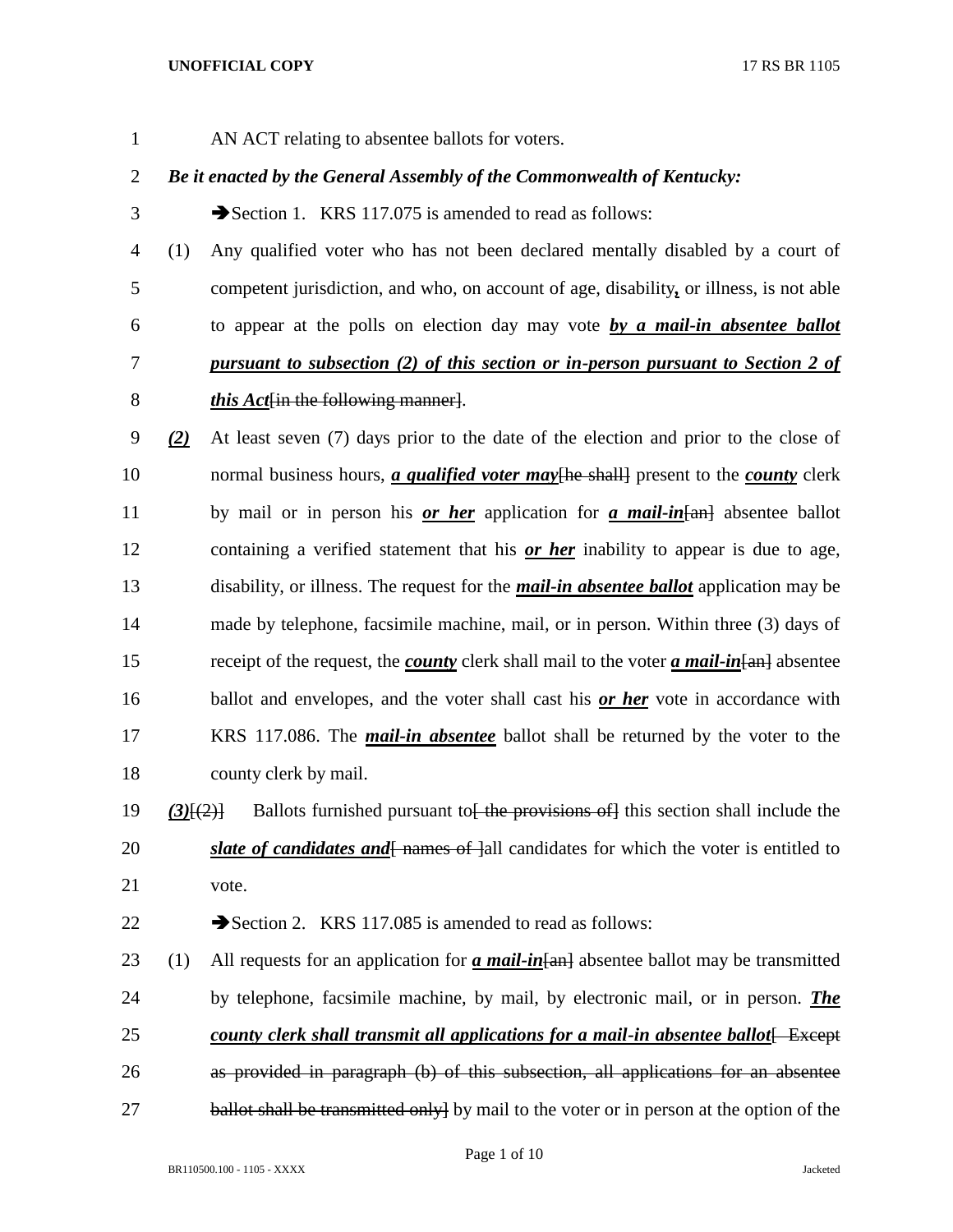| $\mathbf{1}$   | voter, <i>except as provided in paragraph (b) of this subsection</i> except that the                 |  |  |  |
|----------------|------------------------------------------------------------------------------------------------------|--|--|--|
| $\overline{2}$ | county clerk shall hand an application for an absentee ballot to a voter permitted to                |  |  |  |
| 3              | vote by absentee ballot who appears in person to request the application, or shall                   |  |  |  |
| 4              | mail the application to a voter permitted to vote by absentee ballot who requests the                |  |  |  |
| 5              | application by telephone, facsimile machine, or mail. The <i>mail-in</i> absentee ballot             |  |  |  |
| 6              | application may be requested by the voter or the spouse, parents, or children of the                 |  |  |  |
| 7              | voter, but shall be restricted to the use of the voter. Except for qualified voters who              |  |  |  |
| 8              | apply pursuant to the requirements of KRS 117.075 and 117.077, those who are                         |  |  |  |
| 9              | incarcerated in jail but have yet to be convicted, those who are uniformed-service                   |  |  |  |
| 10             | voters as defined in KRS 117A.010 that are confined to a military base on election                   |  |  |  |
| 11             | day, and persons who qualify under paragraph $(a)7$ . of this subsection, <i>mail-in</i>             |  |  |  |
| 12             | absentee ballots shall not be mailed to a voter's residential address located in the                 |  |  |  |
| 13             | county in which the voter is registered. The the case of ballots returned by mail, The               |  |  |  |
| 14             | county clerk shall provide $\alpha$ mail-in $\alpha$ absentee ballot, two (2) official envelopes     |  |  |  |
| 15             | for returning the <i>mail-in absentee</i> ballot, and instructions for voting to a voter who         |  |  |  |
| 16             | presents a completed application for $\alpha$ mail-in $\{\text{an}\}$ absentee ballot as provided in |  |  |  |
| 17             | this section and who is properly registered as stated in his or her <i>mail-in absentee</i>          |  |  |  |
| 18             | <b><i>ballot</i></b> application.                                                                    |  |  |  |
| 19             | The following <i>qualified</i> voters may apply to cast their votes by mail-in<br>(a)                |  |  |  |
| 20             | absentee ballot if the application is received not later than the close of                           |  |  |  |
| 21             | business hours seven (7) days before the election:                                                   |  |  |  |
| 22             | Voters permitted to vote by <i>a mail-in</i> absentee ballot pursuant to KRS<br>1.                   |  |  |  |
|                |                                                                                                      |  |  |  |

- 117.075;
- 2. Voters who are residents of Kentucky who are covered voters as defined
- in KRS 117A.010;
- 3. Voters who are students who temporarily reside outside the county of 27 their residence;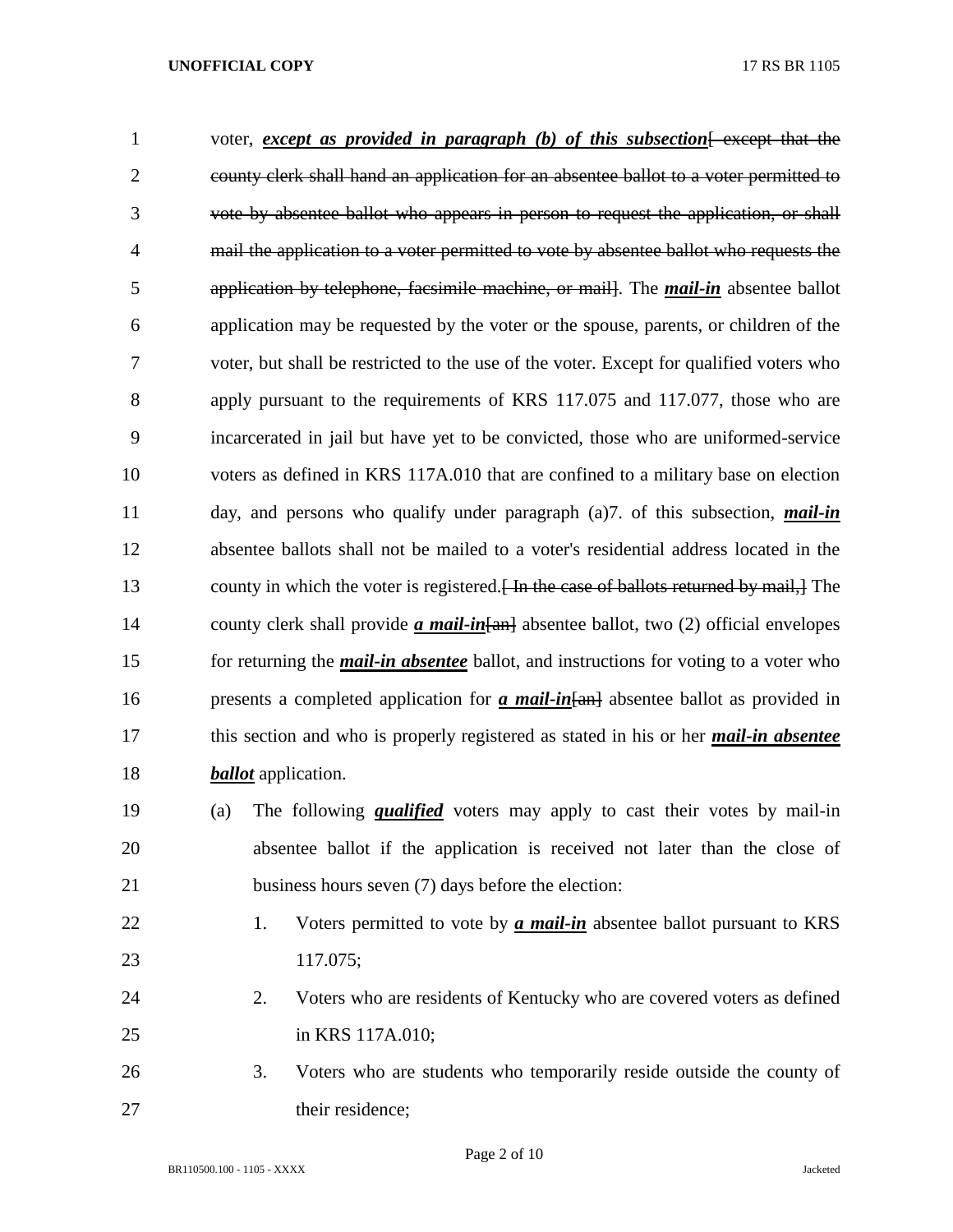| $\mathbf{1}$   |     | 4. | Voters who are incarcerated in jail who have been charged with a crime                         |
|----------------|-----|----|------------------------------------------------------------------------------------------------|
| $\overline{2}$ |     |    | but have not been convicted of the crime;                                                      |
| 3              |     | 5. | Voters who change their place of residence to a different state while the                      |
| $\overline{4}$ |     |    | registration books are closed in the new state of residence before an                          |
| 5              |     |    | election of electors for President and Vice President of the United                            |
| 6              |     |    | States, who shall be permitted to cast $\alpha$ mail-in $\{\text{an}\}$ absentee ballot for    |
| $\tau$         |     |    | electors for President and Vice President of the United States only;                           |
| 8              |     | 6. | Voters who temporarily reside outside the state but who are still eligible                     |
| 9              |     |    | to vote in this state;                                                                         |
| 10             |     | 7. | Voters who are prevented from voting in person at the polls on election                        |
| 11             |     |    | day and from casting an <i>in-person</i> absentee ballot <i>fin person fin</i> the             |
| 12             |     |    | county clerk's office on all days <i>in-person</i> absentee voting is conducted <sup>[1]</sup> |
| 13             |     |    | prior to election day] because their employment location requires them                         |
| 14             |     |    | to be absent from the county of their residence all hours and all days in-                     |
| 15             |     |    | <b>person</b> absentee voting is conducted in the county clerk's office; and                   |
| 16             |     | 8. | Voters who are program participants in the Secretary of State's crime                          |
| 17             |     |    | victim address confidentiality protection program as authorized by KRS                         |
| 18             |     |    | 14.312.                                                                                        |
| 19             | (b) |    | Residents of Kentucky who are covered voters as defined in KRS 117A.010                        |
| 20             |     |    | may apply for <i>a mail-in</i> [an] absentee ballot by means of the federal post-card          |
| 21             |     |    | application, which may be transmitted to the county clerk's office by mail, by                 |
| 22             |     |    | facsimile machine, or by means of the electronic transmission system                           |
| 23             |     |    | established under KRS 117A.030(4). The <i>federal post-card</i> application may                |
| 24             |     |    | be used to register, reregister, and to apply for <i>a mail-in</i> [an] absentee ballot. If    |
| 25             |     |    | the federal post-card application is received at any time not less than seven (7)              |
| 26             |     |    | days before the election, the county clerk shall affix his or her seal to the                  |
| 27             |     |    | application form upon receipt.                                                                 |

Page 3 of 10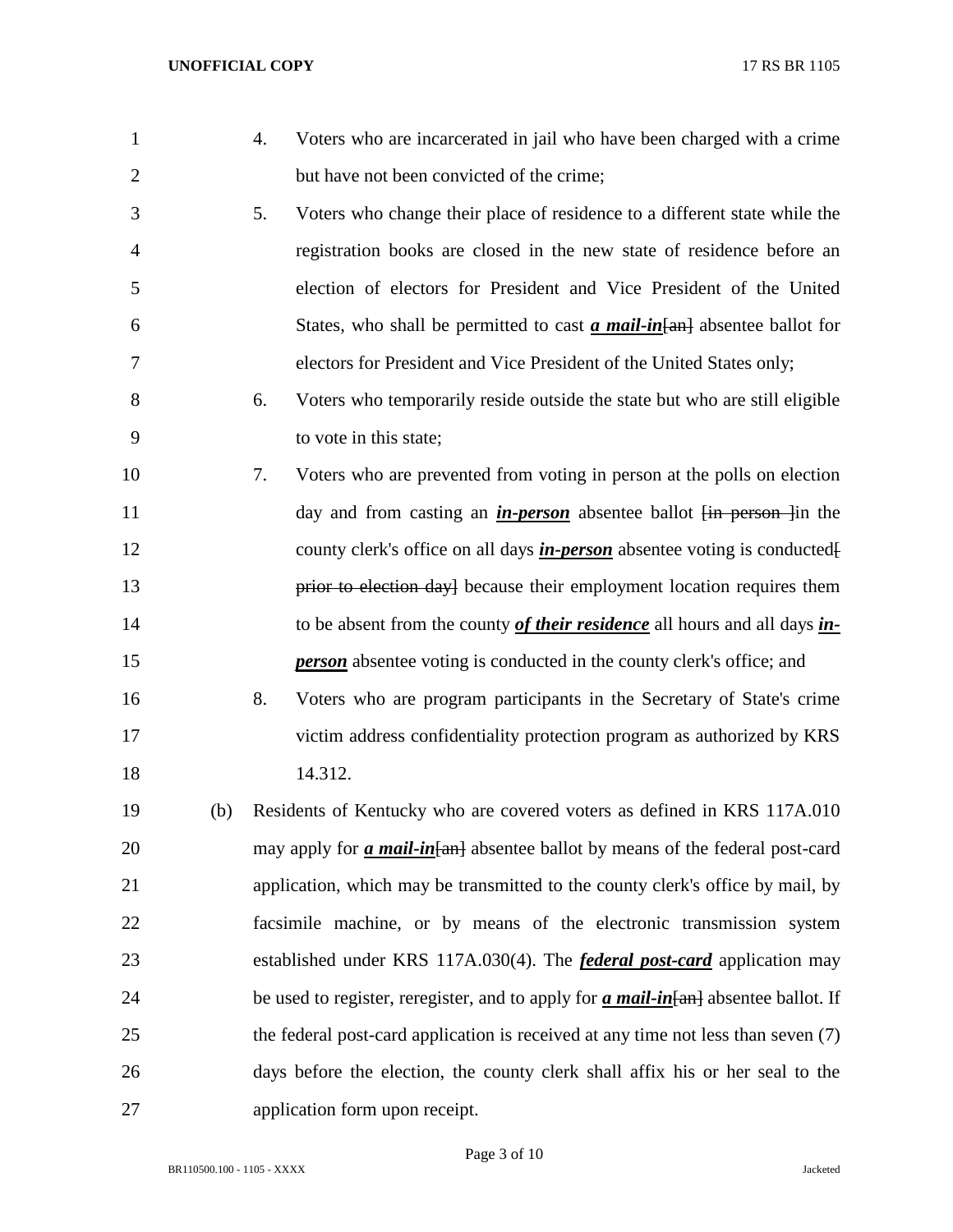(c) *In-person* absentee voting shall be conducted in the county clerk's office or other place designated by the county board of elections and approved by the State Board of Elections during normal business hours for at least the twelve (12) working days before the election. A county board of elections may permit *in-person* absentee voting to be conducted on a voting machine for a period longer than the twelve (12) working days before the election.

- (d) Any qualified voter in the county *of his or her residence* who is not permitted to vote by *a mail-in* absentee ballot under paragraph (a) of this subsection who will be absent from the county *of his or her residence* on any election day may, at any time during normal business hours on those days *in-person* absentee voting is conducted in the county clerk's office, make application in person to the county clerk to vote on a voting machine in the county clerk's office or other place designated by the county board of elections and approved 14 by the State Board of Elections.
- (e) *Qualified*[The following] voters may, at any time during normal business hours on those days *in-person* absentee voting is conducted in the county clerk's office, make application in person to the county clerk to vote on a voting machine in the county clerk's office or other place designated by the county board of elections and approved by the State Board of Elections*, if the voters*:
- 21 1. <del>[Voters who ]</del>Are residents of Kentucky who are covered voters as defined in KRS 117A.010, who will be absent from the county *of their residence* on any election day;
- 24 2. <del>[Voters who ]</del>Are students who temporarily reside outside the county of 25 their residence;
- 26 3. <del>Woters who H</del>ave surgery scheduled that will require hospitalization on election day, and the spouse of the voter;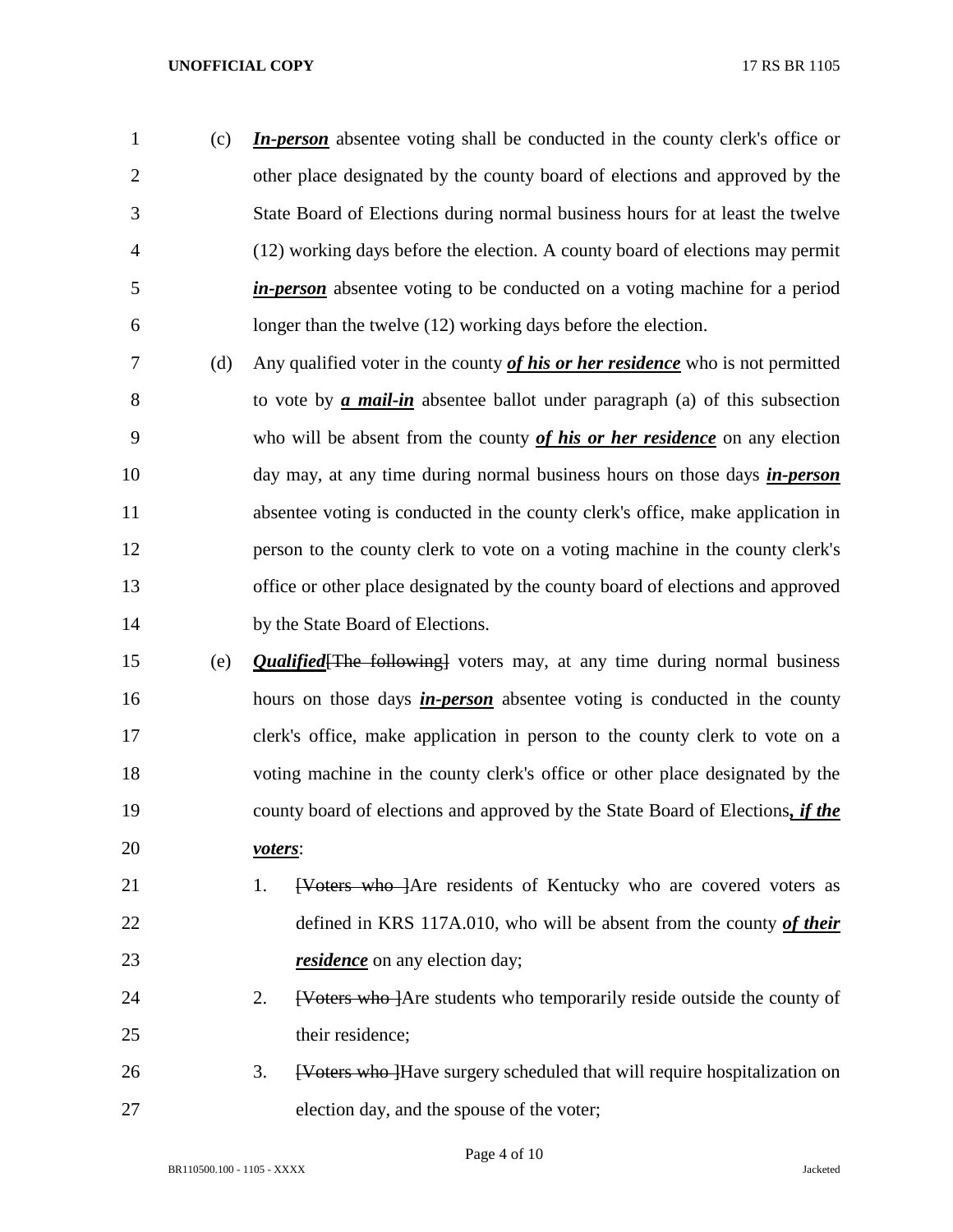- 1 4. <del>[Voters who ]</del>Temporarily reside outside the state but who are still eligible to vote in this state and who will be absent from the county *of their residence* on any election day;
- 5. [Voters who ]Are residents of Kentucky who are uniformed-service voters as defined in KRS 117A.010 confined to a military base on election day and who learn of that confinement within seven (7) days or less of an election and are not eligible for a *mail-in*[ paper] absentee 8 ballot under this subsection; [ and]
- 6. *Are in their*[A voter who is a pregnant woman in her] last trimester of 10 pregnancy at the time *they wish* [she wishes] to vote under this **paragraph.** The application form for a voter under this subparagraph shall be prescribed by the State Board of Elections, which shall contain the woman's sworn statement that she is in fact in her last trimester of pregnancy at the time she wishes to vote*; and*

# *7. On account of age, disability, or illness, are not able to appear at the polls on election day*.

 (f) Voters who change their place of residence to a different state while the registration books are closed in the new state of residence before a presidential election shall be permitted to cast an *in-person* absentee ballot for President and Vice President only, by making application in person to the county clerk to vote on a voting machine in the county clerk's office or other place designated by the county board of elections and approved by the State Board of Elections*, up to the close of normal business hours on the day before the election*.

 (g) Any member of the county board of elections, any precinct election officer appointed to serve in a precinct other than that in which he or she is registered, any alternate precinct election officer, any deputy county clerk, any staff for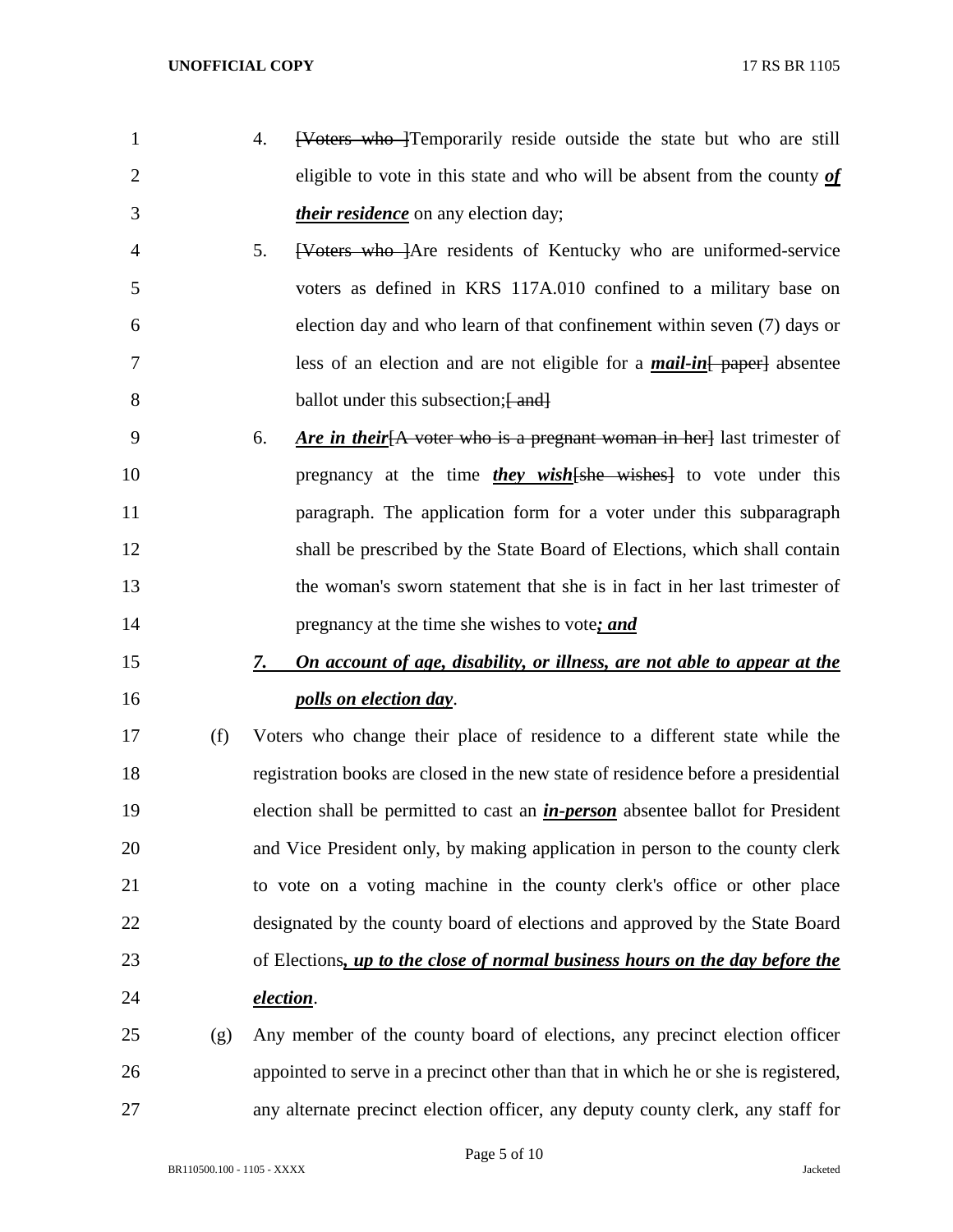the State Board of Elections, and any staff for the county board of elections may vote on a voting machine in the county clerk's office or other place designated by the county board of elections, and approved by the State Board of Elections, up to the close of normal business hours on the day before the election. The application form for those persons shall be prescribed by the State Board of Elections and, in the case of application by precinct election officers, shall contain a verification of appointment signed by a member of the county board of elections. If an alternate precinct election officer or a precinct election officer appointed to serve in a precinct other than that in which he or she is registered receives his or her appointment while *in-person* absentee 11 voting is being conducted in the county, *the*[such] officer may vote on a voting machine in the county clerk's office or other place designated by the county board of elections, and approved by the State Board of Elections, up to the close of normal business hours on the day before the election. *Precinct election officers*<sup>[In case of such voters, the] verification of appointment shall</sup> also contain the date of appointment. The applications shall be restricted to the use of the voter only.

 (h) The members of the county board of elections or their designees who provide equal representation of both political parties may serve as precinct election officers, without compensation, for all *in-person* absentee voting performed on a voting machine in the county clerk's office or other place designated by 22 the county board of elections and approved by the State Board of Elections. If the members of the county board of elections or their designees serve as precinct election officers for the *in-person* absentee voting, they shall perform the same duties and exercise the same authority as precinct election officers who serve on the day of an election. If the members of the county board of elections or their designees do not serve as precinct election officers for *in-*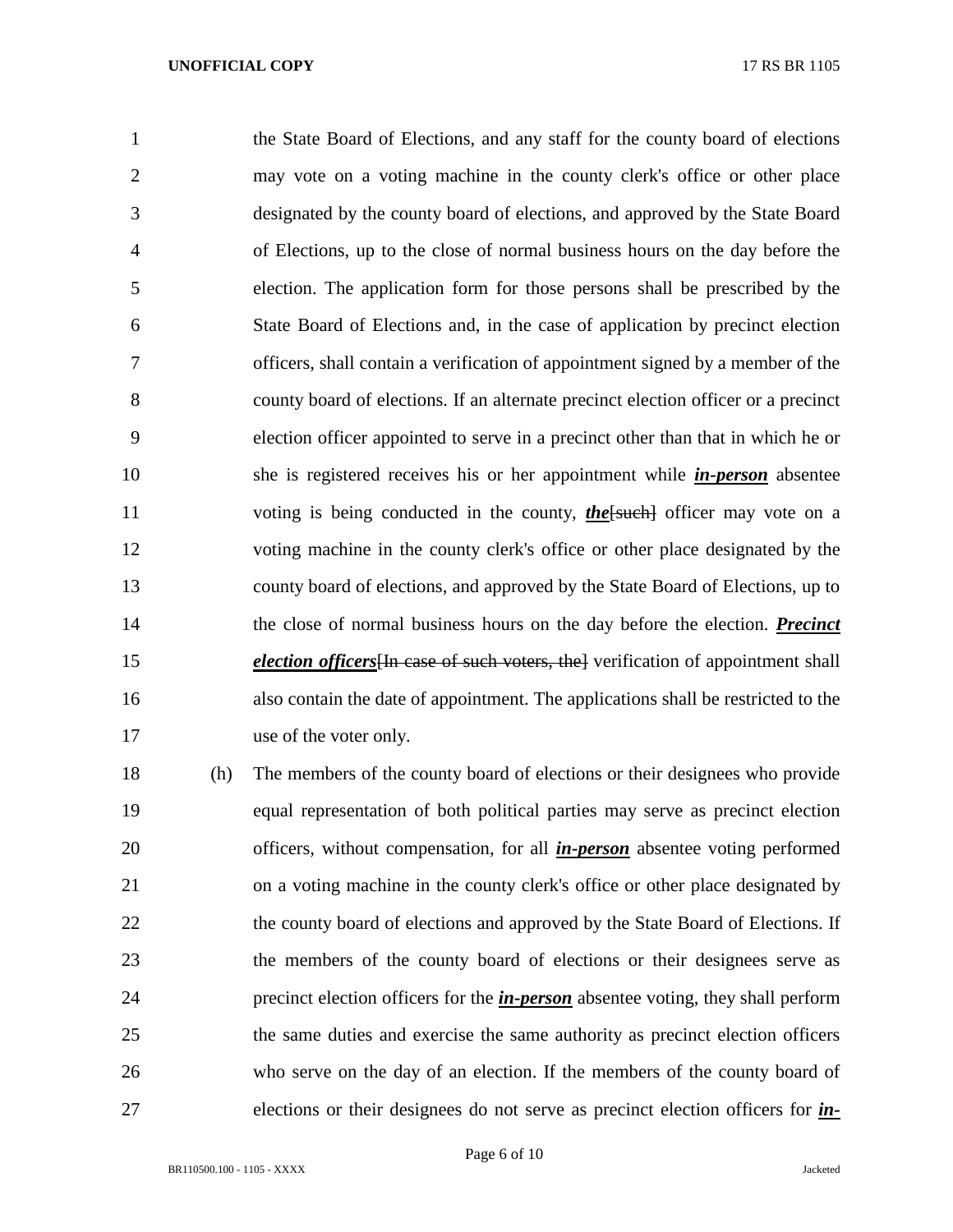1 *person* [the] absentee voting, the county clerk or deputy county clerks shall supervise the *in-person* absentee voting.

- (i) Any individual qualified to appoint challengers for the day of an election may also appoint challengers to observe all *in-person* absentee voting performed at the county clerk's office or other place designated by the county board of elections, and approved by the State Board of Elections, and those challengers may exercise the same privileges as challengers appointed for observing voting on the day of an election at a regular polling place.
- (2) The *county* clerk shall type the name of the voter permitted to vote by *mail-in* absentee ballot on the *mail-in absentee ballot* application form for that person's use and no other. The *mail-in* absentee ballot application form shall be in the form prescribed by the State Board of Elections, shall bear the seal of the county clerk, and shall contain the following information: name, residential address, precinct, party affiliation, statement of the reason the person cannot vote in person on election day, statement of where the voter shall be on election day, statement of compliance with residency requirements for voting in the precinct, and the voter's mailing address for *a mail-in*[an] absentee ballot. The *mail-in absentee ballot application* form shall be verified and signed by the voter. A notice of the actual penalty provisions in KRS 117.995(2) and (5) shall be printed on the *mail-in absentee ballot application form*[application].
- (3) If the county clerk finds that the voter is properly registered as stated in his or her *mail-in absentee ballot application form*[application] and qualifies to receive *a mail-in* [an] absentee ballot by mail, he or she shall mail to the voter *a mail-in* [an] absentee ballot, two (2) official envelopes for returning the ballot, and instructions for voting. The county clerk shall complete a postal form for a certificate of mailing for *mail-in absentee* ballots mailed within the fifty (50) states, and it shall be stamped by the postal service when the *mail-in absentee* ballots are mailed. *A mail-*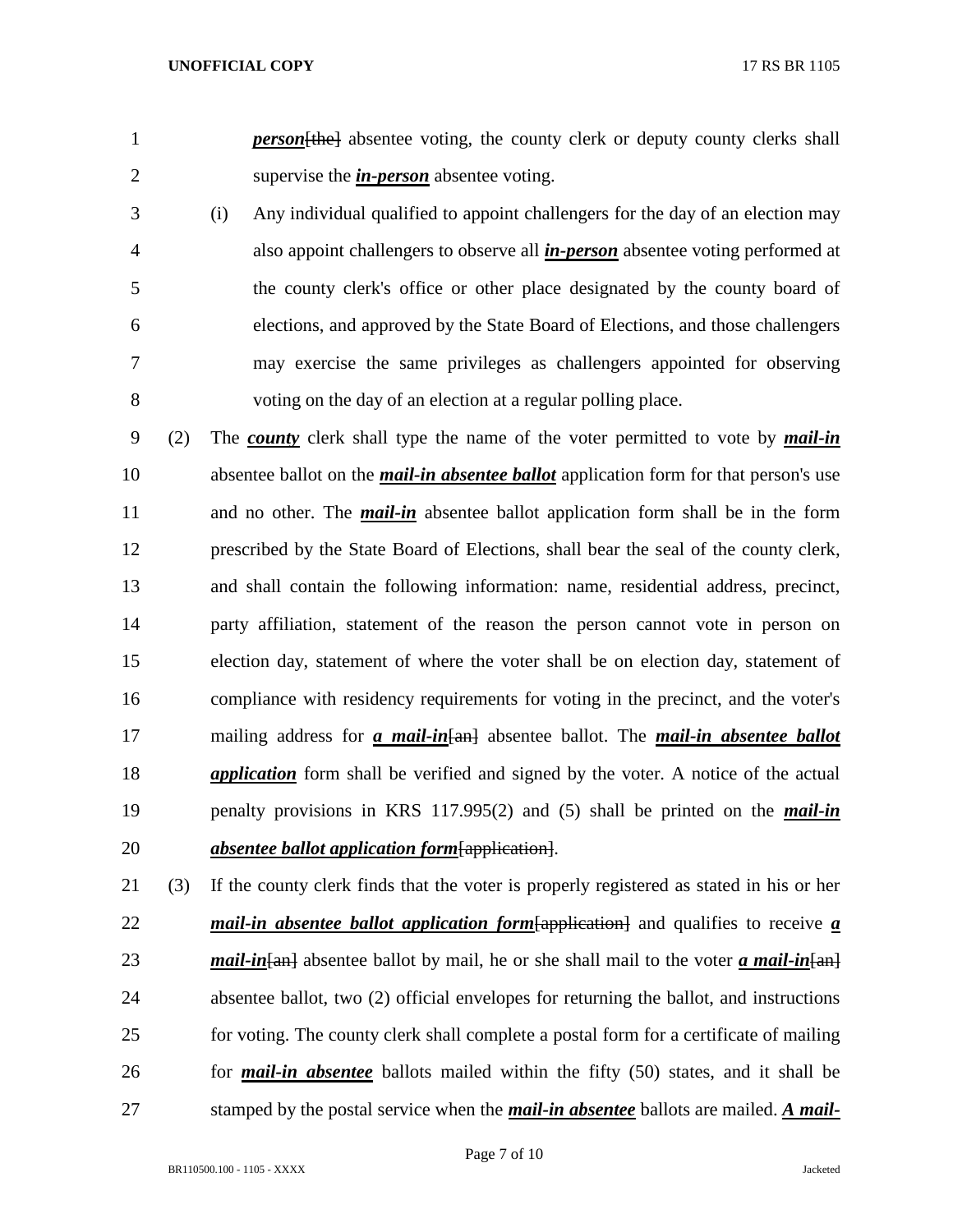*in*<sub>[An]</sub> absentee ballot may be transmitted by facsimile machine or by the electronic transmission system established under KRS 117A.030(4) to a covered voter as defined in KRS 117A.010. The covered voter shall be notified of the options for transmittal of the *mail-in* absentee ballot, and the *mail-in* absentee ballot shall be transmitted by the method chosen for receipt by the resident of Kentucky who is a covered voter.

 (4) *Mail-in* absentee ballots which are requested prior to the printing of the ballots shall be mailed or otherwise transmitted as provided in subsection (3) of this section by the county clerk to the voter within three (3) days of the receipt of the printed ballots; and *mail-in* absentee ballots which are requested subsequent to the receipt of the ballots by the county clerk shall be mailed or otherwise transmitted as provided in subsection (3) of this section to the voter within three (3) days of the receipt of the request.

 (5) The *county* clerk shall cause ballots to be printed fifty (50) days prior to each primary or regular election, and forty-five (45) days prior to a special election.

 (6) The outer envelope shall bear the words "Absentee Ballot" and the address and official title of the county clerk and shall provide space for the voter's signature, voting address, precinct number, and signatures of two (2) witnesses if the voter signs the form with the use of a mark instead of the voter's signature. A detachable flap on the inner envelope shall provide space for the voter's signature, voting address, precinct number, signatures of two (2) witnesses if the voter signs the form with the use of a mark instead of the voter's signature and notice of penalty provided in KRS 117.995(5). The *county* clerk shall type the voter's address and precinct number in the upper left hand corner of the outer envelope and of the detachable flap on the inner envelope immediately below the blank space for the voter's signature. The inner envelope shall be blank. The *county* clerk shall retain the *mail-in ballot application form* [application] and the postal form required by subsection

**BR110500.100 - 1105 - XXXX** Jacketed

Page 8 of 10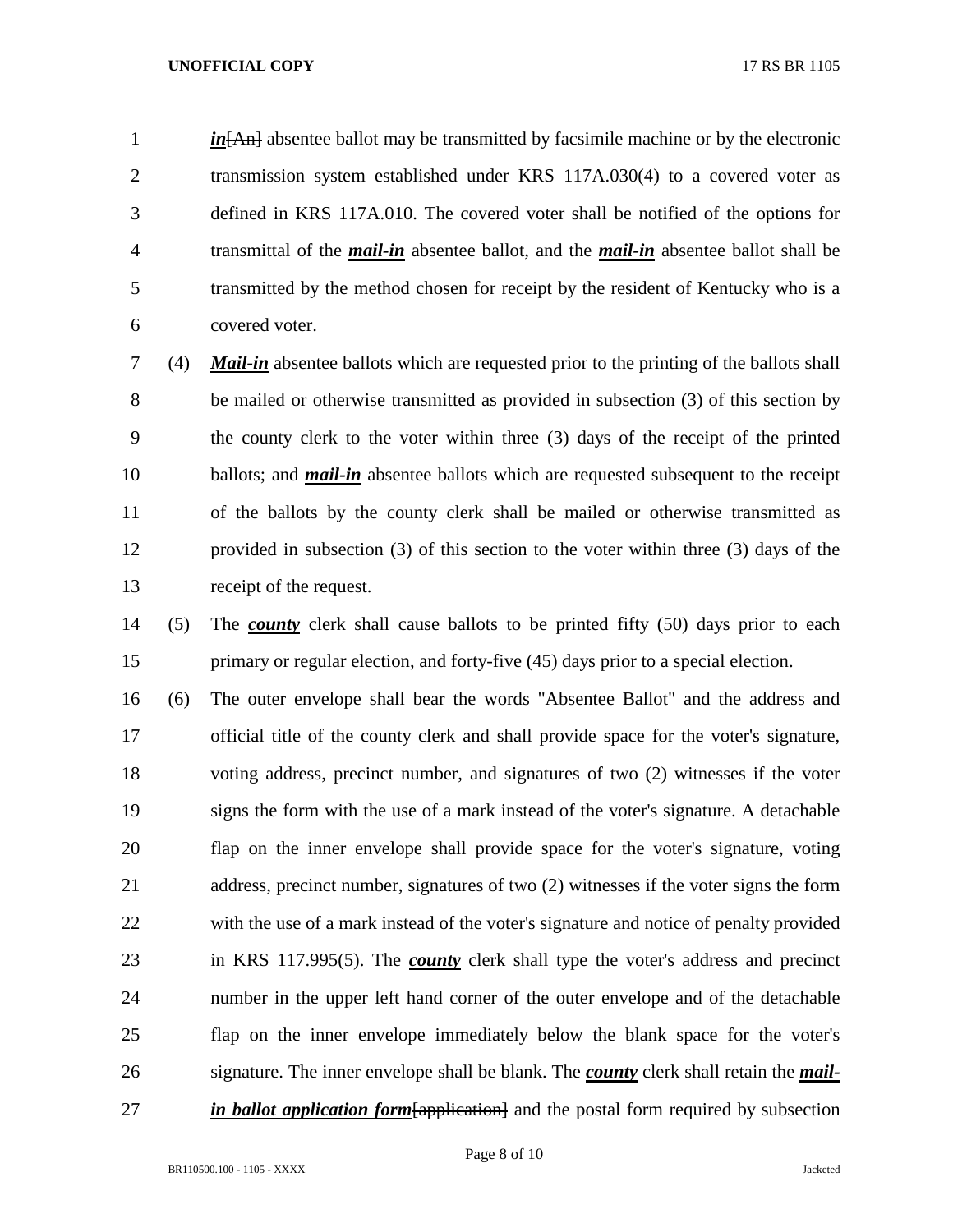(3) of this section for twenty-two (22) months after the election.

 (7) Any person who has received *a mail-in*[an] absentee ballot by mail but who knows at least seven (7) days before the date of the election that he or she will be in *his or her county of residence*[the county] on election day and who has not voted pursuant to the provisions of KRS 117.086 shall cancel his or her *mail-in* absentee ballot and vote in person. The voter shall return the *mail-in* absentee ballot to the county clerk's office no later than seven (7) days prior to the date of the election. Upon the return of the *mail-in* absentee ballot, the *county* clerk shall mark on the outer envelope of the sealed ballot or the unmarked ballot the words "Canceled because voter appeared to vote in person." Sealed envelopes so marked shall not be opened. The *county* clerk shall remove the voter's name from the list of persons who were sent *mail-in* absentee ballots, and the voter may vote in the precinct in which he or she is properly registered.

 (8) Any voter qualified for a mail-in absentee ballot who does not receive a requested mail-in *absentee* ballot within a reasonable amount of time shall contact the county clerk, who shall reissue a second *mail-in absentee* ballot. The county clerk shall keep a record of the *mail-in* absentee ballots issued and returned by mail, and the *in-person* absentee voting that is performed on the voting machine in the county clerk's office or other place designated by the county board of elections and approved by the State Board of Elections, to verify that only the first voted ballot to be returned by the voter is counted. Upon the return of any ballot after the first ballot is returned, the *county* clerk shall mark on the outer envelope of the sealed ballot the words "Canceled because ballot reissued."

24 (9) Any covered voter as defined in KRS 117A.010 who has received *a mail-in* [an] absentee ballot but who knows that he or she will be in the county on election day and who has not voted pursuant to the provisions of KRS 117.086 shall cancel his or her *mail-in* absentee ballot and vote in person. The voter shall return the *mail-in*